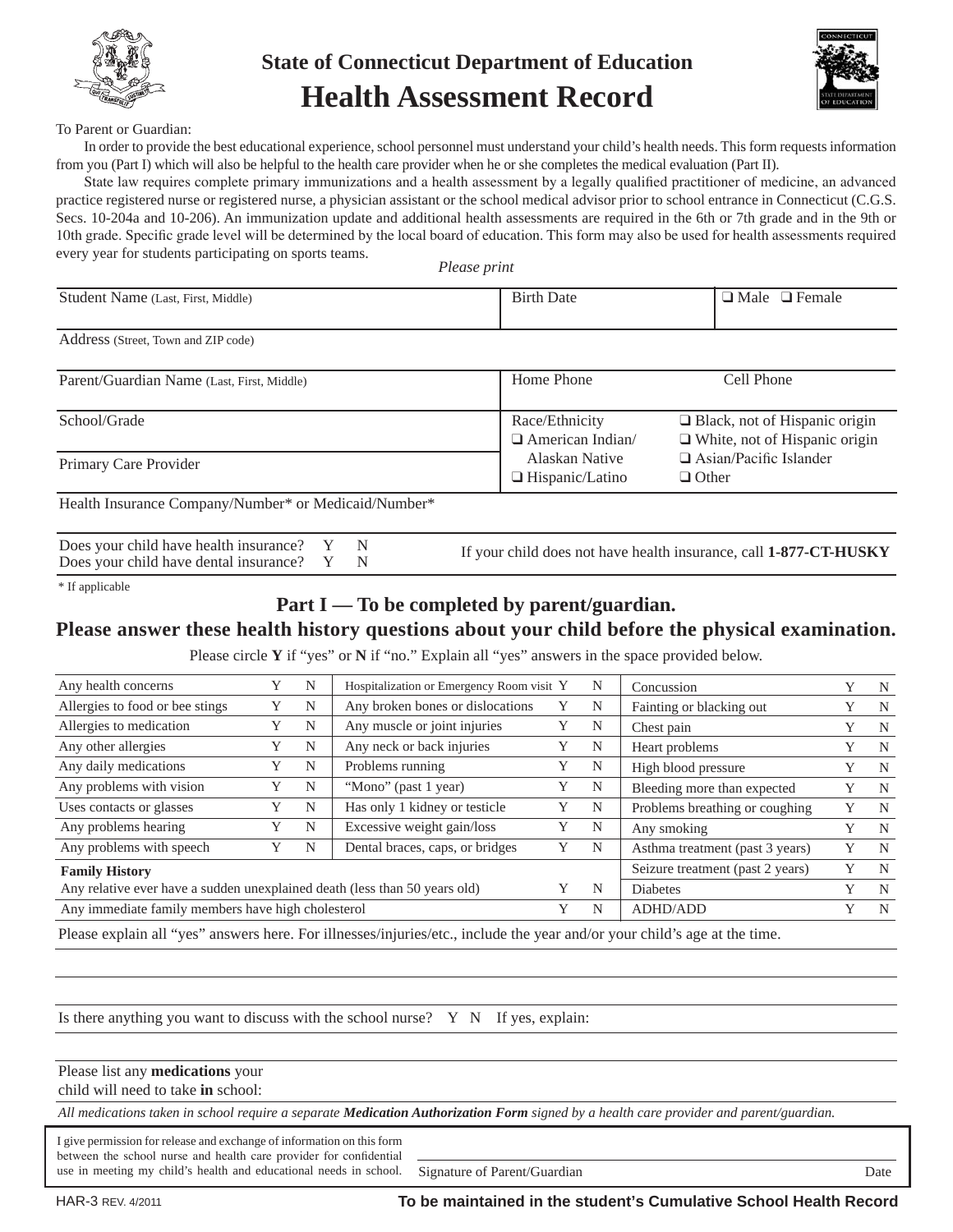# **Part II — Medical Evaluation**

HAR-3 REV. 4/2011

| Health Care Provider must complete and sign the medical evaluation and physical examination |  |  |
|---------------------------------------------------------------------------------------------|--|--|
|---------------------------------------------------------------------------------------------|--|--|

| $\Box$ I have reviewed the health history information provided in Part I of this form                                                                                                              |                   |                                                    |                                                                                                                                                                         |                                                    |                                    |        |                                     |                                                                                                        |                 |  |
|----------------------------------------------------------------------------------------------------------------------------------------------------------------------------------------------------|-------------------|----------------------------------------------------|-------------------------------------------------------------------------------------------------------------------------------------------------------------------------|----------------------------------------------------|------------------------------------|--------|-------------------------------------|--------------------------------------------------------------------------------------------------------|-----------------|--|
|                                                                                                                                                                                                    |                   |                                                    |                                                                                                                                                                         |                                                    |                                    |        |                                     |                                                                                                        |                 |  |
| <b>Physical Exam</b>                                                                                                                                                                               |                   |                                                    |                                                                                                                                                                         |                                                    |                                    |        |                                     |                                                                                                        |                 |  |
| Note: *Mandated Screening/Test to be completed by provider under Connecticut State Law                                                                                                             |                   |                                                    |                                                                                                                                                                         |                                                    |                                    |        |                                     |                                                                                                        |                 |  |
| *Height ______ in. / _____% *Weight ______ lbs. / _____% BMI _____ / _____% Pulse ______ *Blood Pressure _____ / _____                                                                             |                   |                                                    |                                                                                                                                                                         |                                                    |                                    |        |                                     |                                                                                                        |                 |  |
|                                                                                                                                                                                                    | Normal            |                                                    | Describe Abnormal                                                                                                                                                       |                                                    | Ortho                              |        | Normal                              | Describe Abnormal                                                                                      |                 |  |
| Neurologic                                                                                                                                                                                         |                   |                                                    |                                                                                                                                                                         |                                                    | <b>Neck</b>                        |        |                                     |                                                                                                        |                 |  |
| <b>HEENT</b>                                                                                                                                                                                       |                   |                                                    |                                                                                                                                                                         |                                                    | Shoulders                          |        |                                     |                                                                                                        |                 |  |
| *Gross Dental                                                                                                                                                                                      |                   |                                                    |                                                                                                                                                                         |                                                    | Arms/Hands                         |        |                                     |                                                                                                        |                 |  |
| Lymphatic                                                                                                                                                                                          |                   |                                                    |                                                                                                                                                                         |                                                    | <b>Hips</b>                        |        |                                     |                                                                                                        |                 |  |
| Heart                                                                                                                                                                                              |                   |                                                    |                                                                                                                                                                         |                                                    | Knees                              |        |                                     |                                                                                                        |                 |  |
| Lungs                                                                                                                                                                                              |                   |                                                    |                                                                                                                                                                         |                                                    | Feet/Ankles                        |        |                                     |                                                                                                        |                 |  |
| Abdomen                                                                                                                                                                                            |                   |                                                    |                                                                                                                                                                         |                                                    | * <b>Postural</b> $\Box$ No spinal |        |                                     | $\Box$ Spine abnormality:                                                                              |                 |  |
| Genitalia/hernia                                                                                                                                                                                   |                   |                                                    |                                                                                                                                                                         |                                                    |                                    |        | abnormality                         | $\Box$ Mild                                                                                            | $\Box$ Moderate |  |
| Skin                                                                                                                                                                                               |                   |                                                    |                                                                                                                                                                         |                                                    |                                    |        |                                     | $\Box$ Marked $\Box$ Referral made                                                                     |                 |  |
| <b>Screenings</b>                                                                                                                                                                                  |                   |                                                    |                                                                                                                                                                         |                                                    |                                    |        |                                     |                                                                                                        |                 |  |
| *Vision Screening                                                                                                                                                                                  |                   |                                                    | *Auditory Screening                                                                                                                                                     |                                                    |                                    |        |                                     |                                                                                                        | Date            |  |
| Type:                                                                                                                                                                                              | Right             | Left                                               | Type:                                                                                                                                                                   | Right                                              | Left                               |        | Lead:                               |                                                                                                        |                 |  |
| With glasses                                                                                                                                                                                       | 20/               | 20/                                                |                                                                                                                                                                         | $\Box$ Pass                                        | $\Box$ Pass                        |        |                                     | *HCT/HGB:                                                                                              |                 |  |
| Without glasses                                                                                                                                                                                    | 20/               | 20/                                                |                                                                                                                                                                         | $\Box$ Fail<br>$\Box$ Fail<br>$\Box$ Referral made |                                    |        | * <b>Speech</b> (school entry only) |                                                                                                        |                 |  |
| $\Box$ Referral made                                                                                                                                                                               |                   |                                                    |                                                                                                                                                                         |                                                    |                                    | Other: |                                     |                                                                                                        |                 |  |
| <b>TB:</b> High-risk group?                                                                                                                                                                        | $\Box$ No         | $\Box$ Yes                                         | PPD date read:                                                                                                                                                          |                                                    | Results:                           |        |                                     | Treatment:                                                                                             |                 |  |
|                                                                                                                                                                                                    |                   |                                                    |                                                                                                                                                                         |                                                    |                                    |        |                                     |                                                                                                        |                 |  |
| <b>*IMMUNIZATIONS</b>                                                                                                                                                                              |                   |                                                    |                                                                                                                                                                         |                                                    |                                    |        |                                     |                                                                                                        |                 |  |
| □ Up to Date or □ Catch-up Schedule: MUST HAVE IMMUNIZATION RECORD ATTACHED                                                                                                                        |                   |                                                    |                                                                                                                                                                         |                                                    |                                    |        |                                     |                                                                                                        |                 |  |
| *Chronic Disease Assessment:                                                                                                                                                                       |                   |                                                    |                                                                                                                                                                         |                                                    |                                    |        |                                     |                                                                                                        |                 |  |
| Asthma $\Box$ No $\Box$ Yes: $\Box$ Intermittent $\Box$ Mild Persistent $\Box$ Moderate Persistent $\Box$ Severe Persistent $\Box$ Exercise induced                                                |                   |                                                    | If yes, please provide a copy of the Asthma Action Plan to School                                                                                                       |                                                    |                                    |        |                                     |                                                                                                        |                 |  |
| Anaphylaxis $\square$ No<br><b>Allergies</b>                                                                                                                                                       |                   | History of Anaphylaxis $\Box$ No                   | $\Box$ Yes: $\Box$ Food $\Box$ Insects $\Box$ Latex $\Box$ Unknown source<br>If yes, please provide a copy of the <b>Emergency Allergy Plan</b> to School<br>$\Box$ Yes |                                                    | Epi Pen required                   |        | $\Box$ Yes<br>$\Box$ No             |                                                                                                        |                 |  |
| <b>Diabetes</b>                                                                                                                                                                                    |                   | $\Box$ No $\Box$ Yes: $\Box$ Type I $\Box$ Type II |                                                                                                                                                                         |                                                    | <b>Other Chronic Disease:</b>      |        |                                     |                                                                                                        |                 |  |
| <b>Seizures</b><br>$\Box$ No                                                                                                                                                                       | $\Box$ Yes, type: |                                                    |                                                                                                                                                                         |                                                    |                                    |        |                                     |                                                                                                        |                 |  |
| $\Box$ This student has a developmental, emotional, behavioral or psychiatric condition that may affect his or her educational experience.                                                         |                   |                                                    |                                                                                                                                                                         |                                                    |                                    |        |                                     |                                                                                                        |                 |  |
|                                                                                                                                                                                                    |                   |                                                    |                                                                                                                                                                         |                                                    |                                    |        |                                     |                                                                                                        |                 |  |
| This student may: $\Box$ participate fully in the school program                                                                                                                                   |                   |                                                    |                                                                                                                                                                         |                                                    |                                    |        |                                     |                                                                                                        |                 |  |
| This student may: $\Box$ participate fully in athletic activities and competitive sports                                                                                                           |                   |                                                    |                                                                                                                                                                         |                                                    |                                    |        |                                     | Q participate in athletic activities and competitive sports with the following restriction/adaptation: |                 |  |
| □ Yes □ No Based on this comprehensive health history and physical examination, this student has maintained his/her level of wellness.<br>Is this the student's medical home? $\Box$ Yes $\Box$ No |                   |                                                    |                                                                                                                                                                         |                                                    |                                    |        |                                     | $\Box$ I would like to discuss information in this report with the school nurse.                       |                 |  |